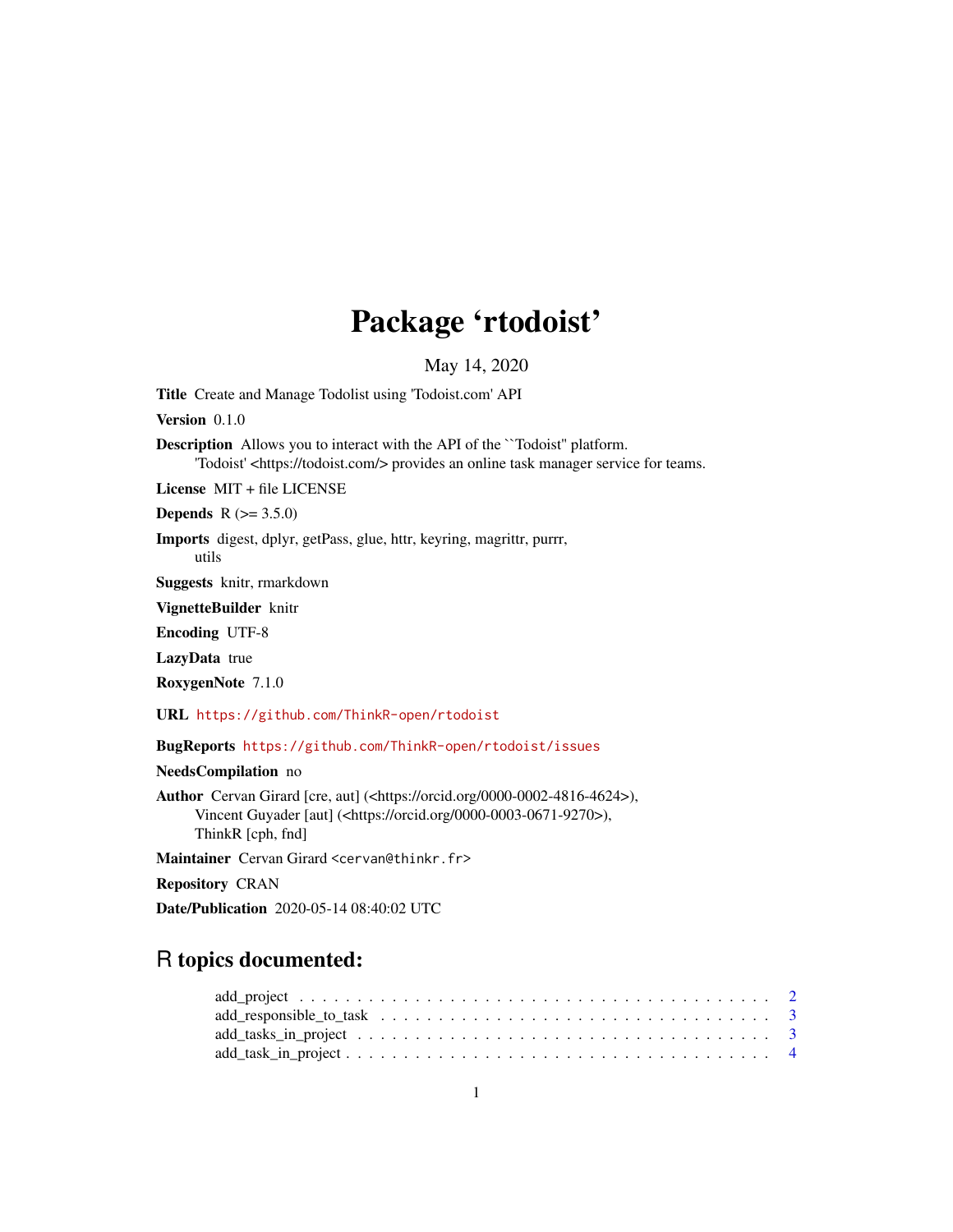#### <span id="page-1-0"></span>2 add\_project

|                                                                                                                       | 6 |
|-----------------------------------------------------------------------------------------------------------------------|---|
|                                                                                                                       | 7 |
|                                                                                                                       | 7 |
|                                                                                                                       | 8 |
|                                                                                                                       | 8 |
|                                                                                                                       | 9 |
| $get\_projects \dots \dots \dots \dots \dots \dots \dots \dots \dots \dots \dots \dots \dots \dots \dots \dots \dots$ | 9 |
|                                                                                                                       |   |
|                                                                                                                       |   |
|                                                                                                                       |   |
|                                                                                                                       |   |
|                                                                                                                       |   |
|                                                                                                                       |   |
|                                                                                                                       |   |
|                                                                                                                       |   |
|                                                                                                                       |   |
|                                                                                                                       |   |

#### **Index** 2008 **[18](#page-17-0)**

add\_project *Add a new project*

#### Description

Add a new project

#### Usage

```
add_project(project_name, verbose = TRUE, token = get_todoist_api_token())
```
#### Arguments

| project_name | name of the new project |
|--------------|-------------------------|
| verbose      | make it talk            |
| token        | token                   |

#### Value

id of the new project

#### Examples

```
## Not run:
add_project("my_proj")
```
## End(Not run)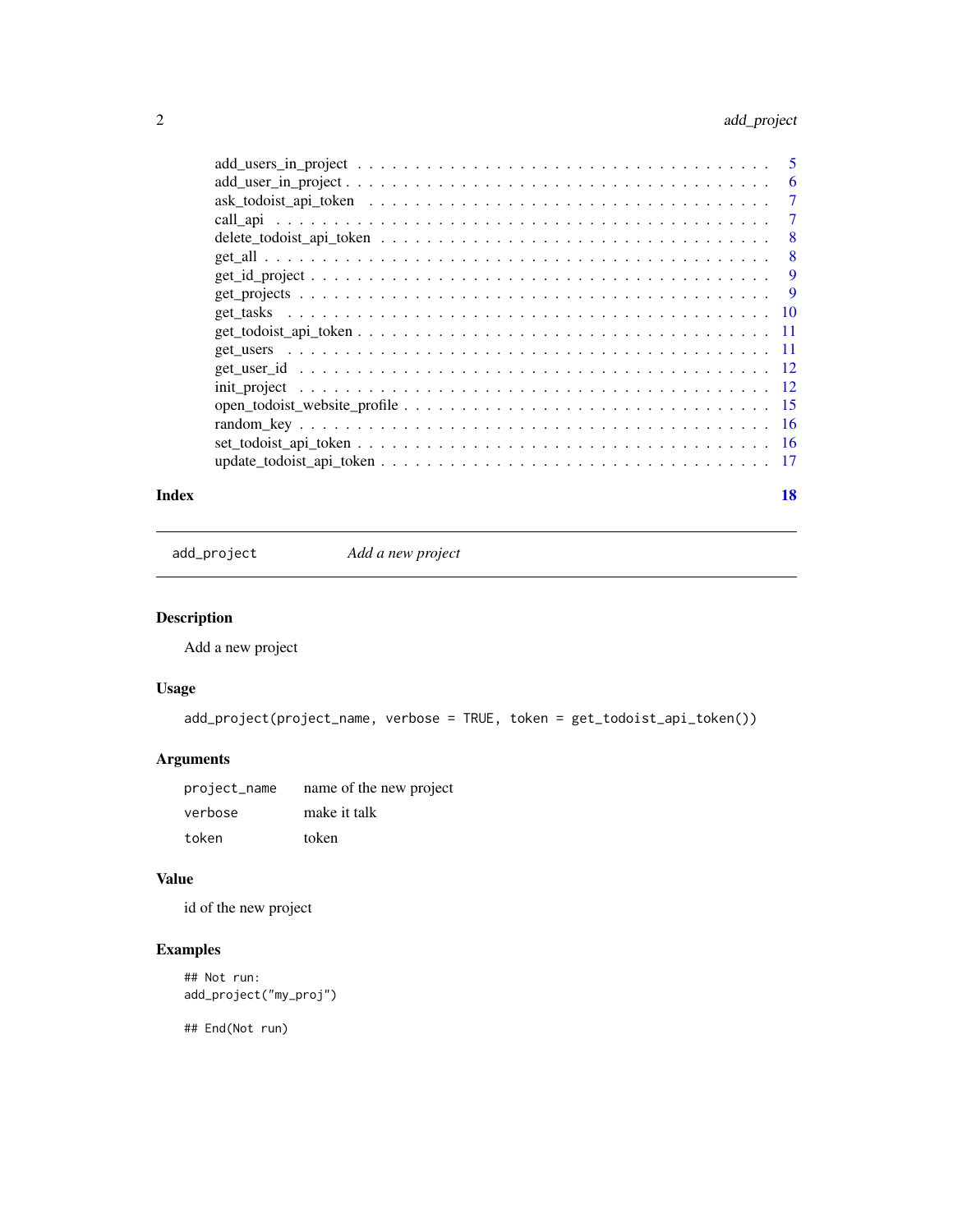<span id="page-2-0"></span>add\_responsible\_to\_task

*Add responsible to a task*

#### Description

Add responsible to a task

#### Usage

```
add_responsible_to_task(
  project_id,
  add_responsible,
  task,
  verbose,
  token = get_todoist_api_token()
\mathcal{L}
```
#### Arguments

| project_id id of the project |                                    |
|------------------------------|------------------------------------|
| add_responsible              |                                    |
|                              | add someone to this task with mail |
| task                         | the full name of the task          |
| verbose                      | make the function verbose          |
| token                        | token                              |

#### Value

http request

add\_tasks\_in\_project *Add a list of tasks*

#### Description

Add a list of tasks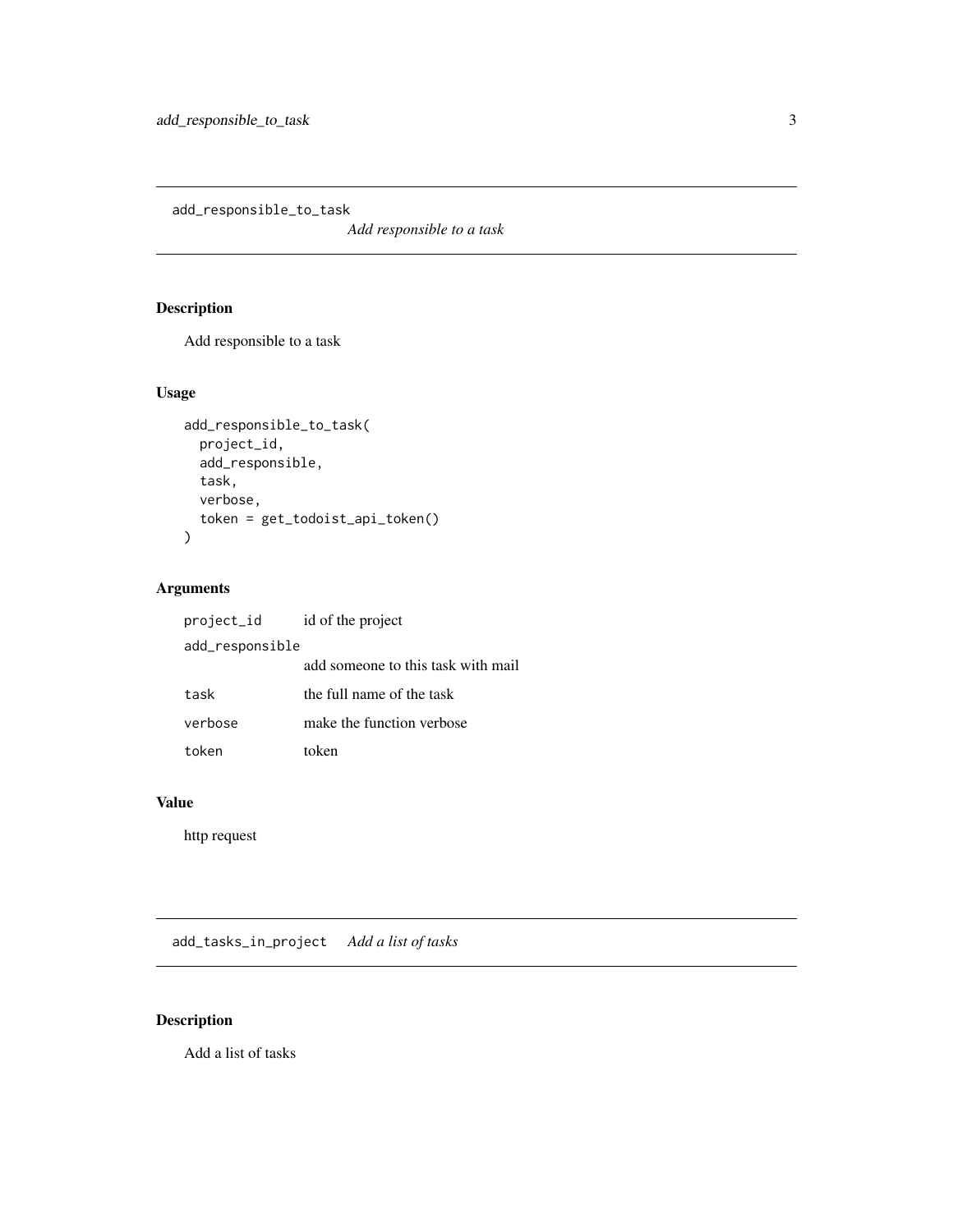#### Usage

```
add_tasks_in_project(
 project_id,
  tasks_list,
  try\_again = 3,
  time_try_again = 3,
  verbose = TRUE,
  responsible = NULL,
  token = get_todoist_api_token()
\mathcal{E}
```
#### Arguments

| project_id                     | id of project           |
|--------------------------------|-------------------------|
| tasks_list                     | list of tasks           |
| try_again                      | start again the request |
| time_try_again number of tries |                         |
| verbose                        | make it talk            |
| responsible                    | add people in project   |
| token                          | token                   |

#### Value

id of project (character vector)

#### See Also

[add\_task\_in\_project()]

#### Examples

```
## Not run:
add_project("my_proj") %>%
  add_tasks_in_project(list("First task", "Second task"))
## End(Not run)
```
add\_task\_in\_project *Add task in project*

#### Description

To work, it needs a project id.

<span id="page-3-0"></span>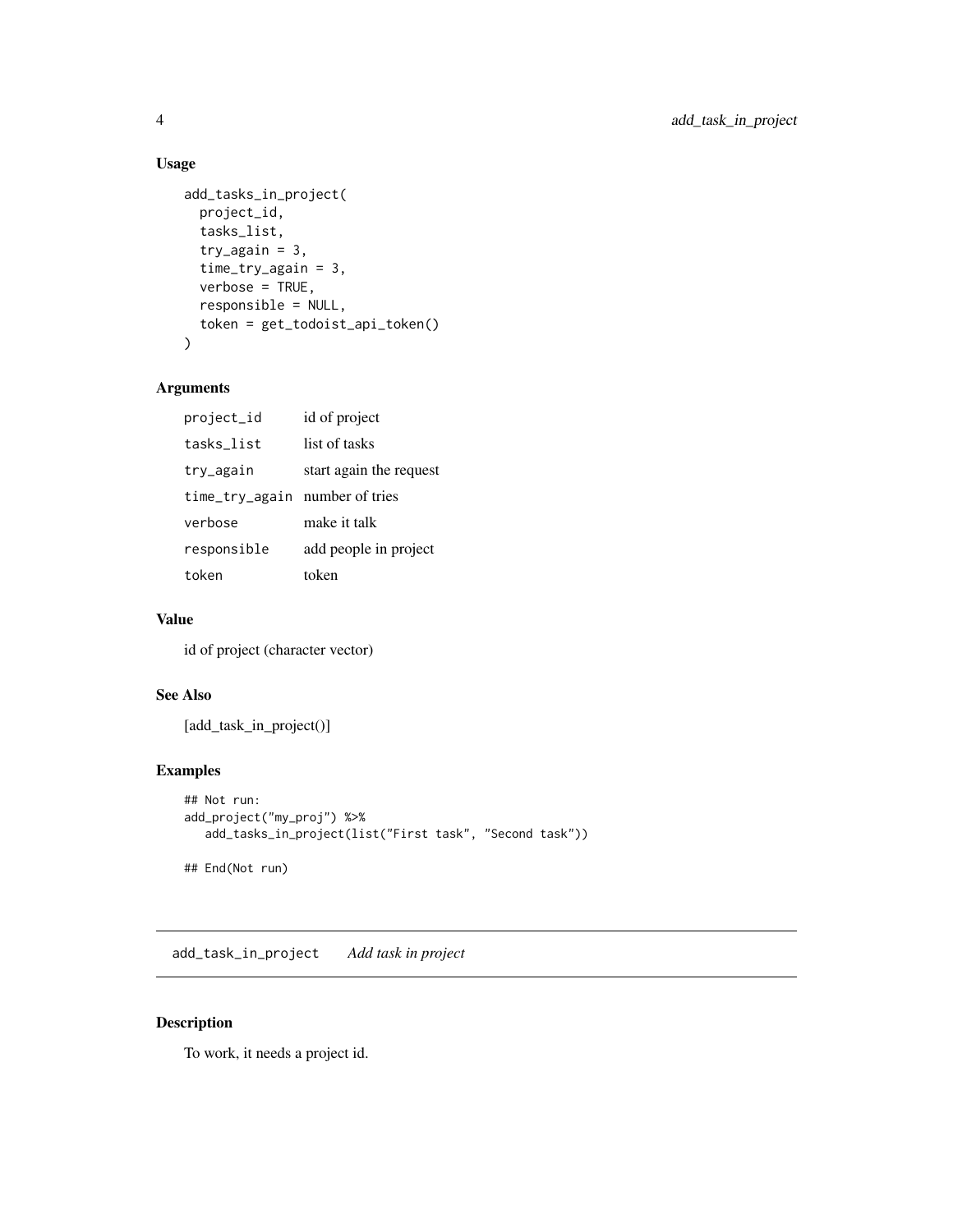<span id="page-4-0"></span>add\_users\_in\_project 5

#### Usage

```
add_task_in_project(
 project_id,
  task,
  try\_again = 3,
  time_try_again = 3,
  verbose = TRUE,
  responsible = NULL,
  token = get_todoist_api_token(),
 exiting_tasks = get_tasks(token = token)
)
```
#### Arguments

| project_id                     | id of a project                                                      |
|--------------------------------|----------------------------------------------------------------------|
| task                           | a task                                                               |
| try_again                      | start again the request                                              |
| time_try_again number of tries |                                                                      |
| verbose                        | make it talk                                                         |
| responsible                    | add people in project with email. To know user email, use get_users. |
| token                          | token                                                                |
|                                | exiting_tasks list of tasks already in the project                   |

#### Value

project id

#### Examples

```
## Not run:
add_project("my_proj") %>%
  add_task_in_project("Add tasks")
## End(Not run)
```
add\_users\_in\_project *Add a list of users*

#### Description

Add a list of users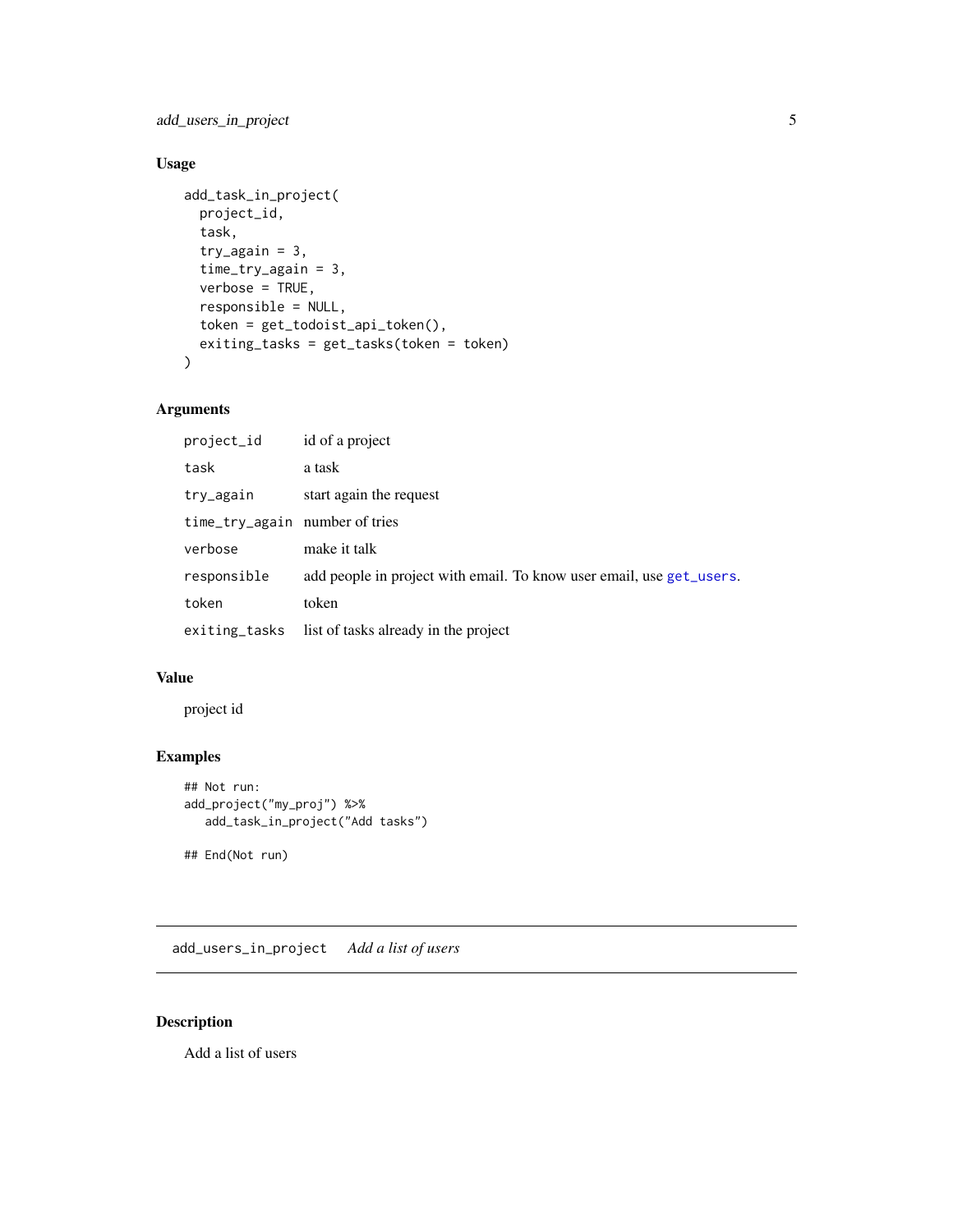#### Usage

```
add_users_in_project(
  project_id,
  list_of_users,
  verbose = TRUE,
  token = get_todoist_api_token()
\mathcal{L}
```
#### Arguments

| project_id    | id of project |
|---------------|---------------|
| list of users | list of mails |
| verbose       | make it talk  |
| token         | token         |

#### Value

id of project (character vector)

add\_user\_in\_project *Add one user*

#### Description

Add one user

#### Usage

```
add_user_in_project(
  project_id,
  mail,
  verbose = TRUE,
  token = get_todoist_api_token()
\mathcal{L}
```
#### Arguments

| project_id | id of project    |
|------------|------------------|
| mail       | mail of the user |
| verbose    | make it talk     |
| token      | token            |

#### Value

id of project (character vector)

<span id="page-5-0"></span>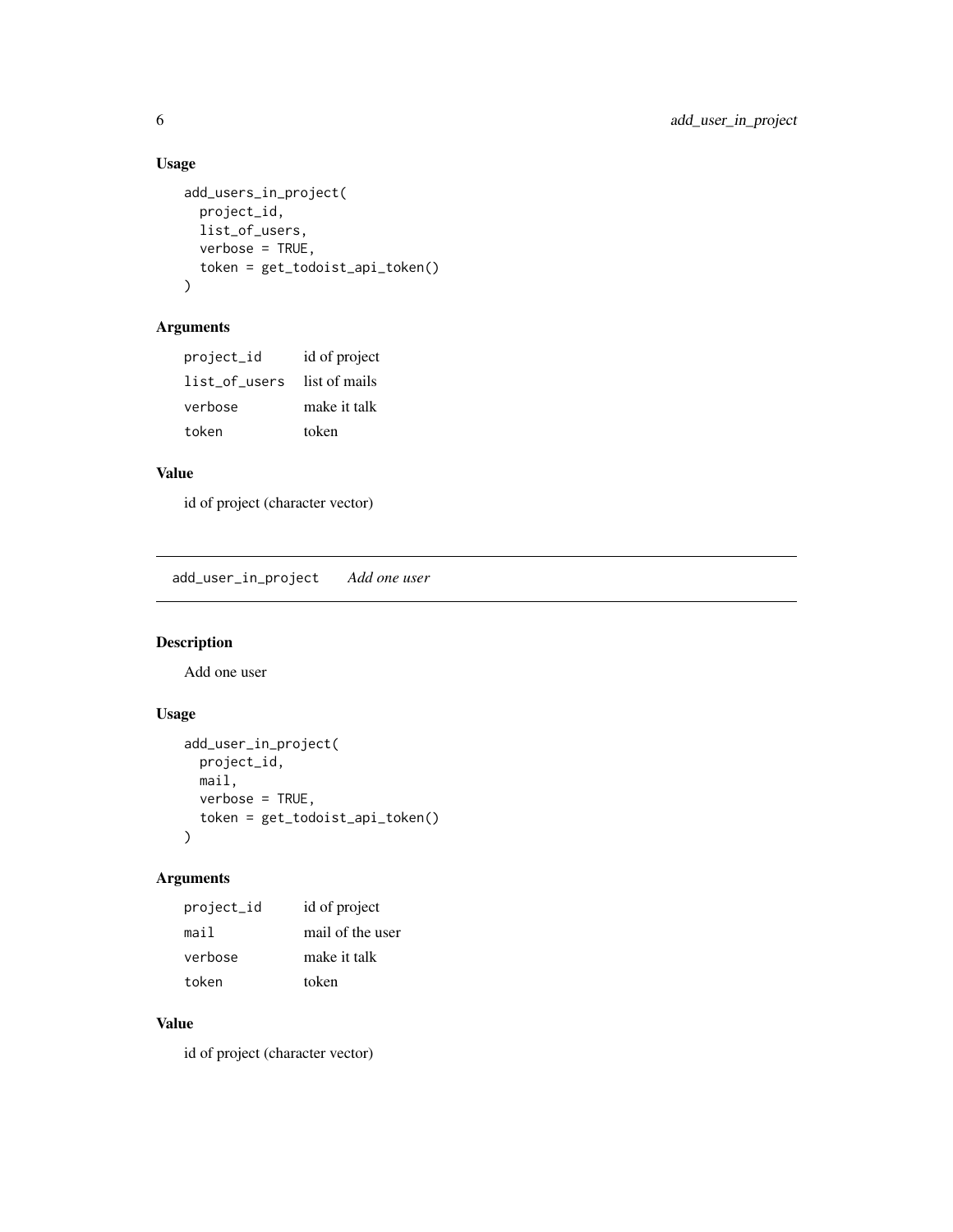#### <span id="page-6-0"></span>ask\_todoist\_api\_token 7

#### Examples

```
## Not run:
get_id_project("test") %>%
   add_user_in_project("jean@mail.fr")
```
## End(Not run)

ask\_todoist\_api\_token *Pop-up to save the token*

#### Description

Pop-up to save the token

#### Usage

```
ask_todoist_api_token(msg = "Register Todoist Api Token")
```
#### Arguments

msg message to print in the pop-up

#### Value

password (character vector)

call\_api *Call the good version of API*

#### Description

Call the good version of API

#### Usage

call\_api(...)

#### Arguments

... any params of POST request

#### Value

list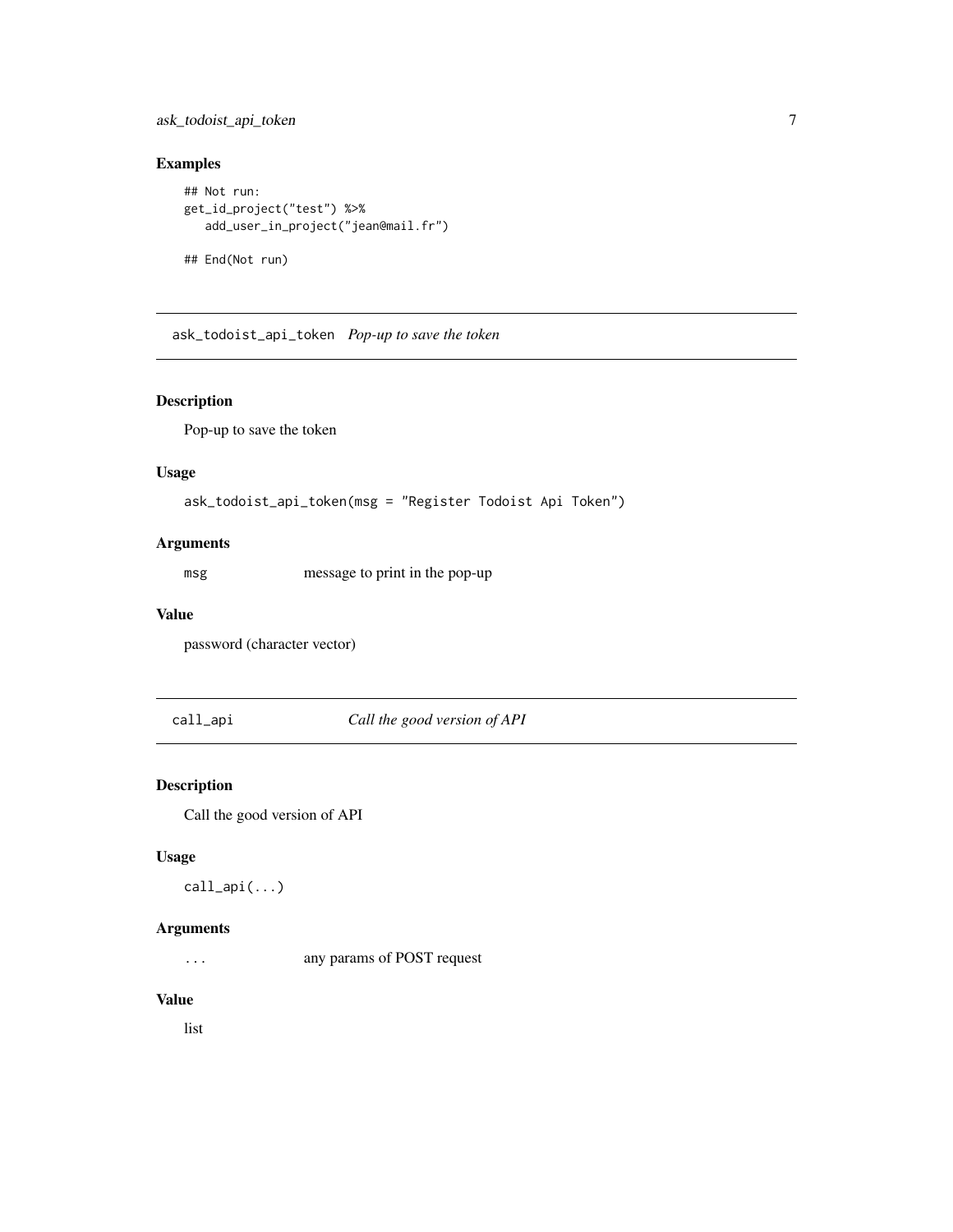<span id="page-7-0"></span>delete\_todoist\_api\_token

*Delete todoist api token*

#### Description

Delete todoist api token

#### Usage

delete\_todoist\_api\_token()

#### Value

nothing, delete the api token

get\_all *Get all objects inside a list*

#### Description

Collect all the objects in a list. This allows you to explore your to-do list.

#### Usage

get\_all(token = get\_todoist\_api\_token())

#### Arguments

token token

#### Value

list of all objects

#### Examples

```
## Not run:
# Set API key first
set_todoist_api_token()
# Get all objects
objects <- get_all()
```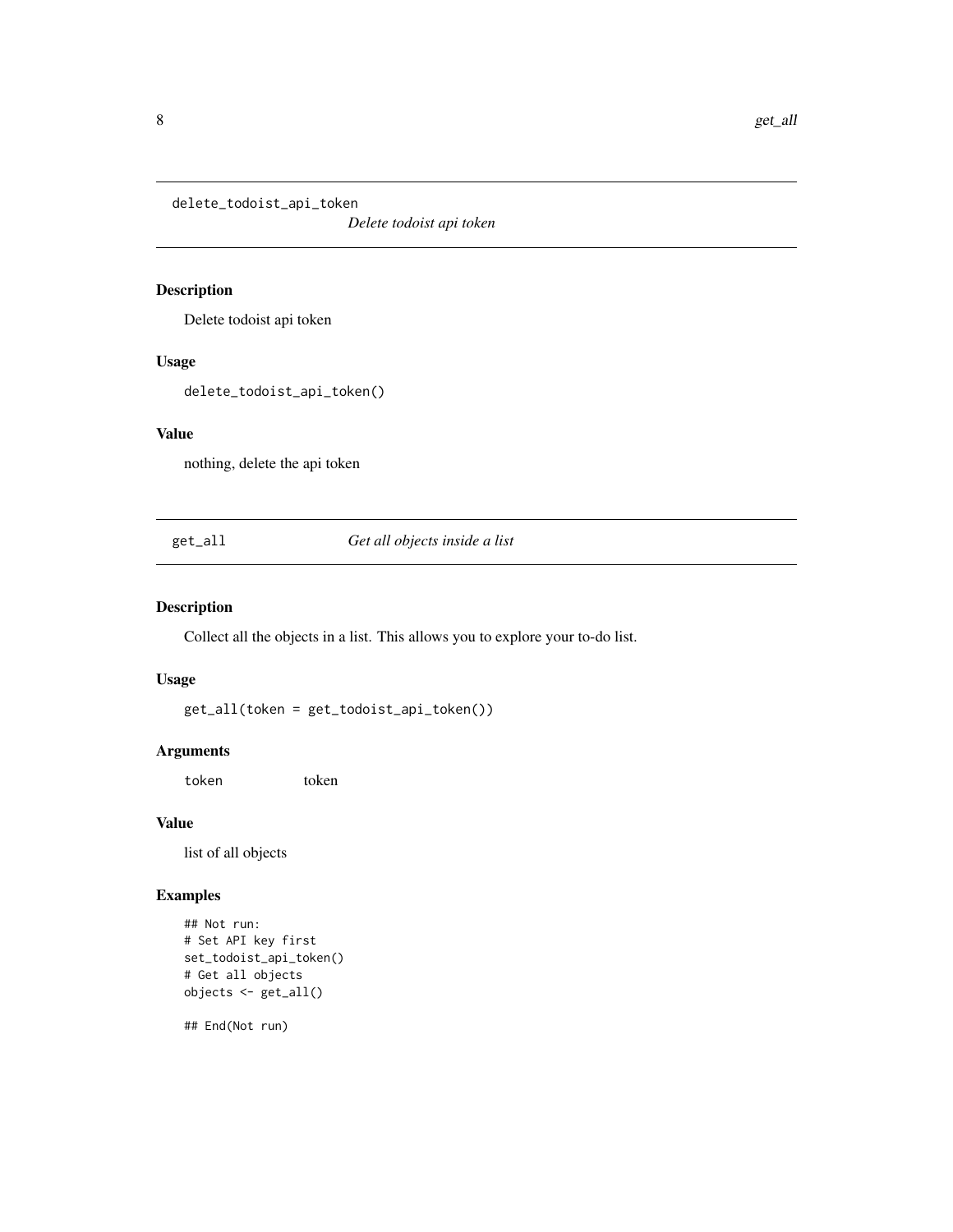<span id="page-8-0"></span>get\_id\_project *Get id of project*

#### Description

This function gives you the id of a project by name, which is useful for adding tasks or people to the project.

#### Usage

get\_id\_project(object, project\_name)

#### Arguments

| object       | result of get_projects |
|--------------|------------------------|
| project_name | name of the project    |

#### Value

id of project (character vector)

#### Examples

## Not run: get\_projects() %>% get\_id\_project("test")

## End(Not run)

get\_projects *List of projects*

#### Description

List of projects

#### Usage

```
get_projects(token = get_todoist_api_token())
```
#### Arguments

token token

#### Value

list of all projects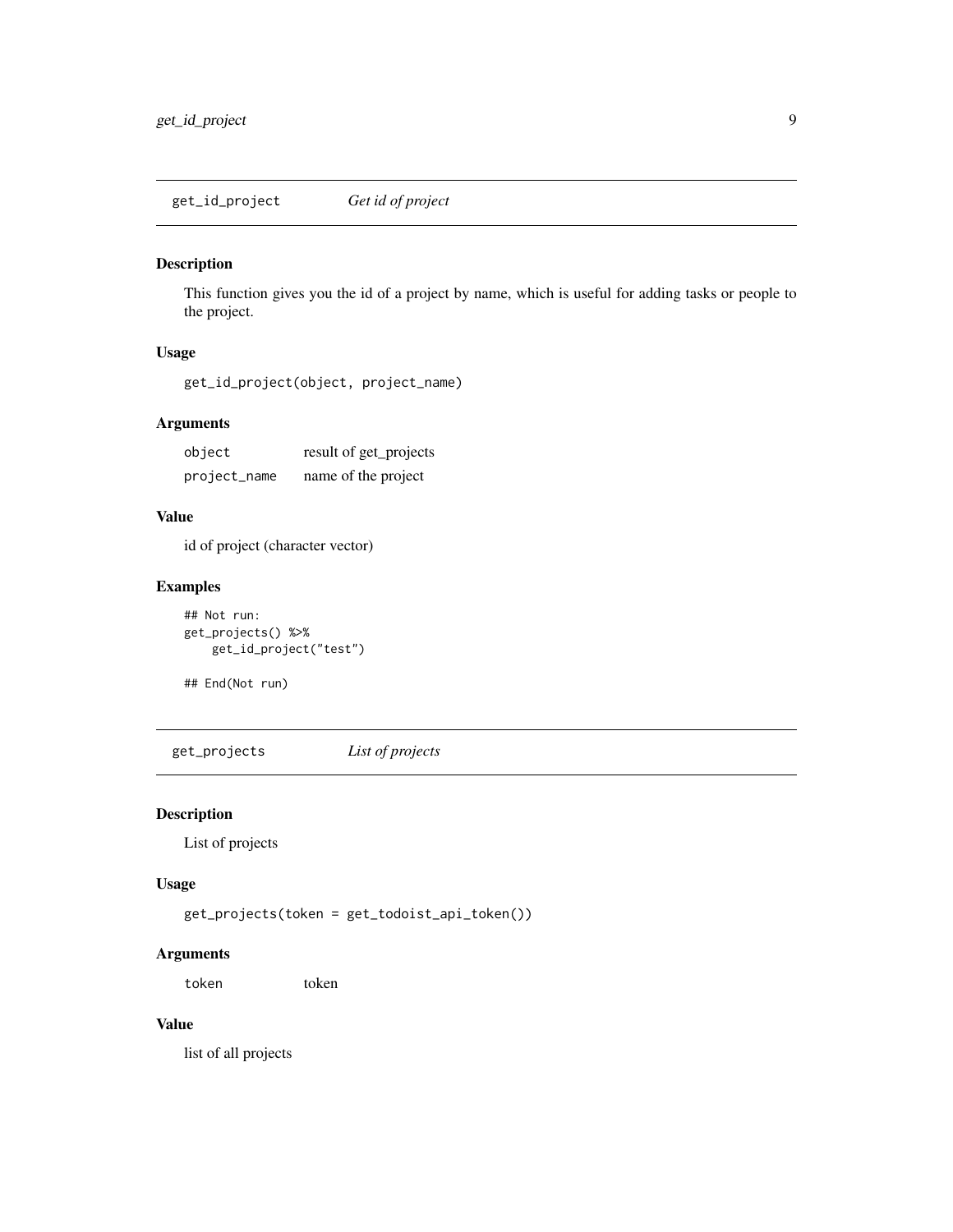#### Examples

```
## Not run:
# Set API key first
set_todoist_api_token()
# Get all projects
projects <- get_projects()
## End(Not run)
```
get\_tasks *List of tasks*

#### Description

List of tasks

#### Usage

get\_tasks(token = get\_todoist\_api\_token())

#### Arguments

token token

#### Value

list of all tasks

#### Examples

```
## Not run:
# Set API key first
set_todoist_api_token()
# Get all tasks
tasks <- get_tasks()
```
## End(Not run)

<span id="page-9-0"></span>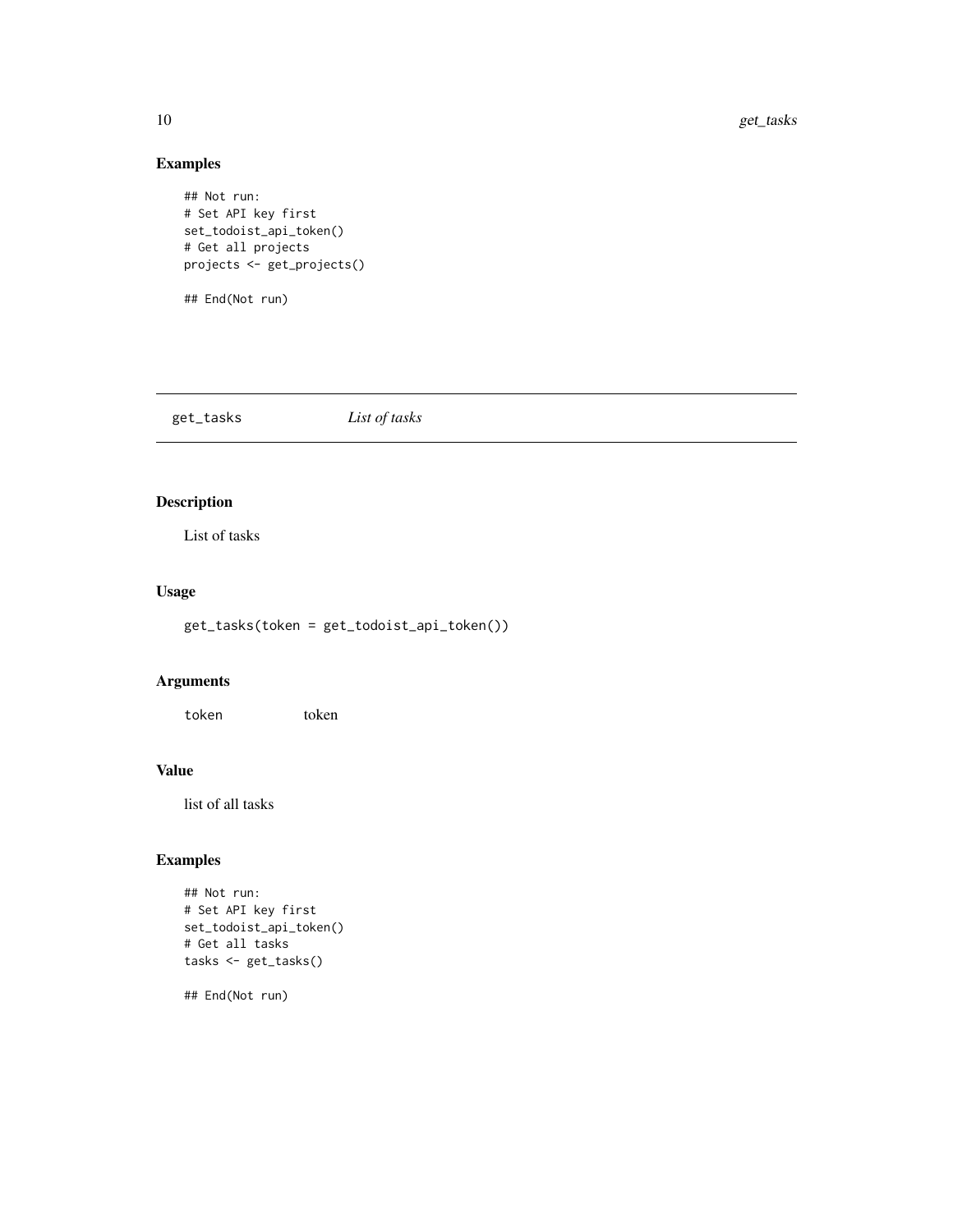#### <span id="page-10-0"></span>Description

Return the todoist API token. If this is the first time, you will need to setup your token.

#### Usage

```
get_todoist_api_token(ask = TRUE)
```
#### Arguments

ask booleen do we have to ask if missing

#### Value

token (character vector)

#### Examples

## Not run: get\_todoist\_api\_token()

## End(Not run)

<span id="page-10-1"></span>get\_users *Get users*

#### Description

Get a tibble with emails and ids of users

#### Usage

get\_users(token = get\_todoist\_api\_token())

#### Arguments

token token

#### Value

tibble of users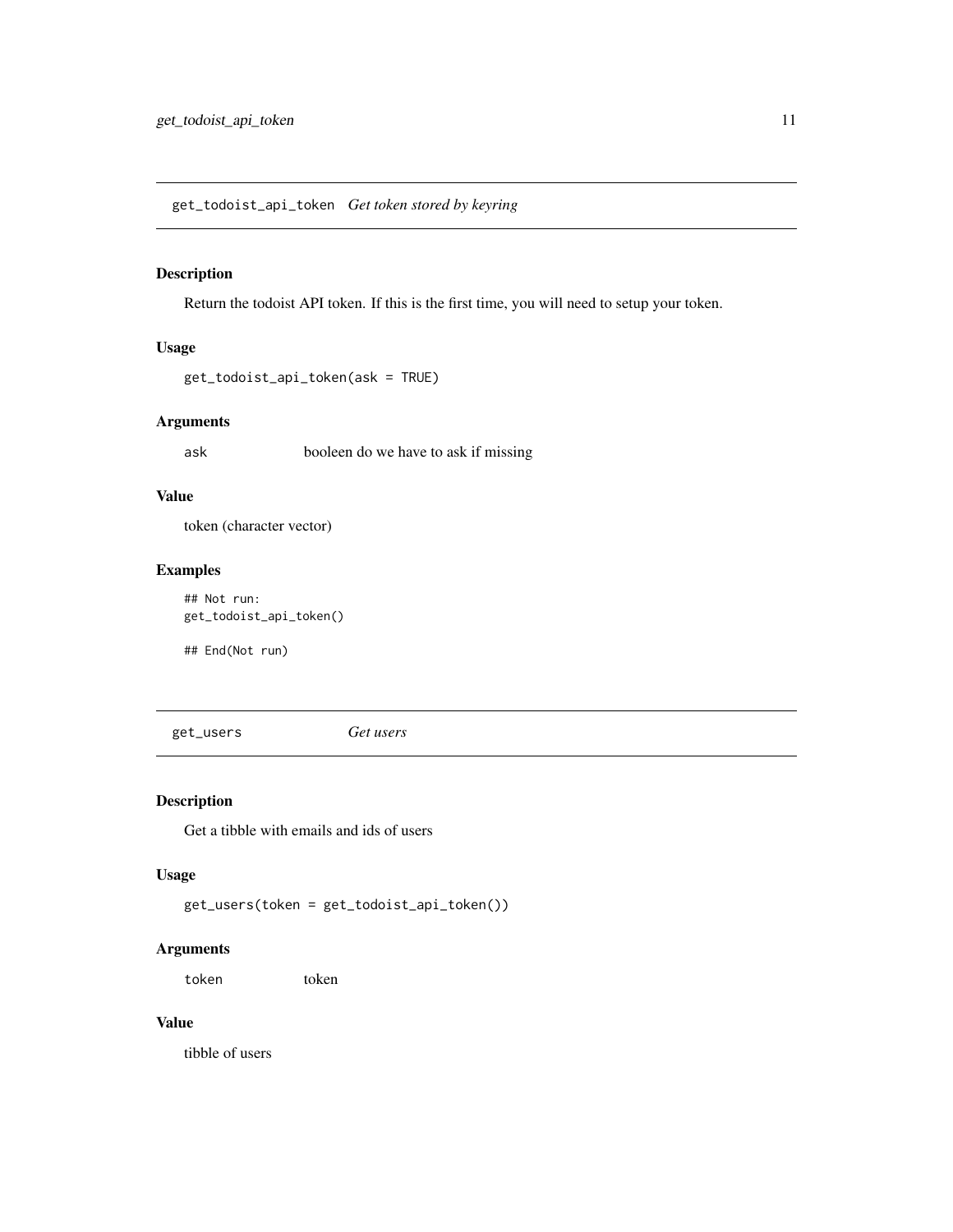#### Examples

## Not run: get\_users()

## End(Not run)

get\_user\_id *Get user id*

#### Description

Get user id

#### Usage

get\_user\_id(mail, token = get\_todoist\_api\_token())

#### Arguments

| mail  | mail of the person |
|-------|--------------------|
| token | token              |

#### Value

id of user

init\_project *Init project*

#### Description

Create a project with a specific to-do list for different people

#### Usage

```
init_project(
 project_id,
  tasks_list,
  try\_again = 3,
  time_try_again = 3,
  verbose = TRUE,
  responsible = NULL,
  token = get_todoist_api_token()
)
```
<span id="page-11-0"></span>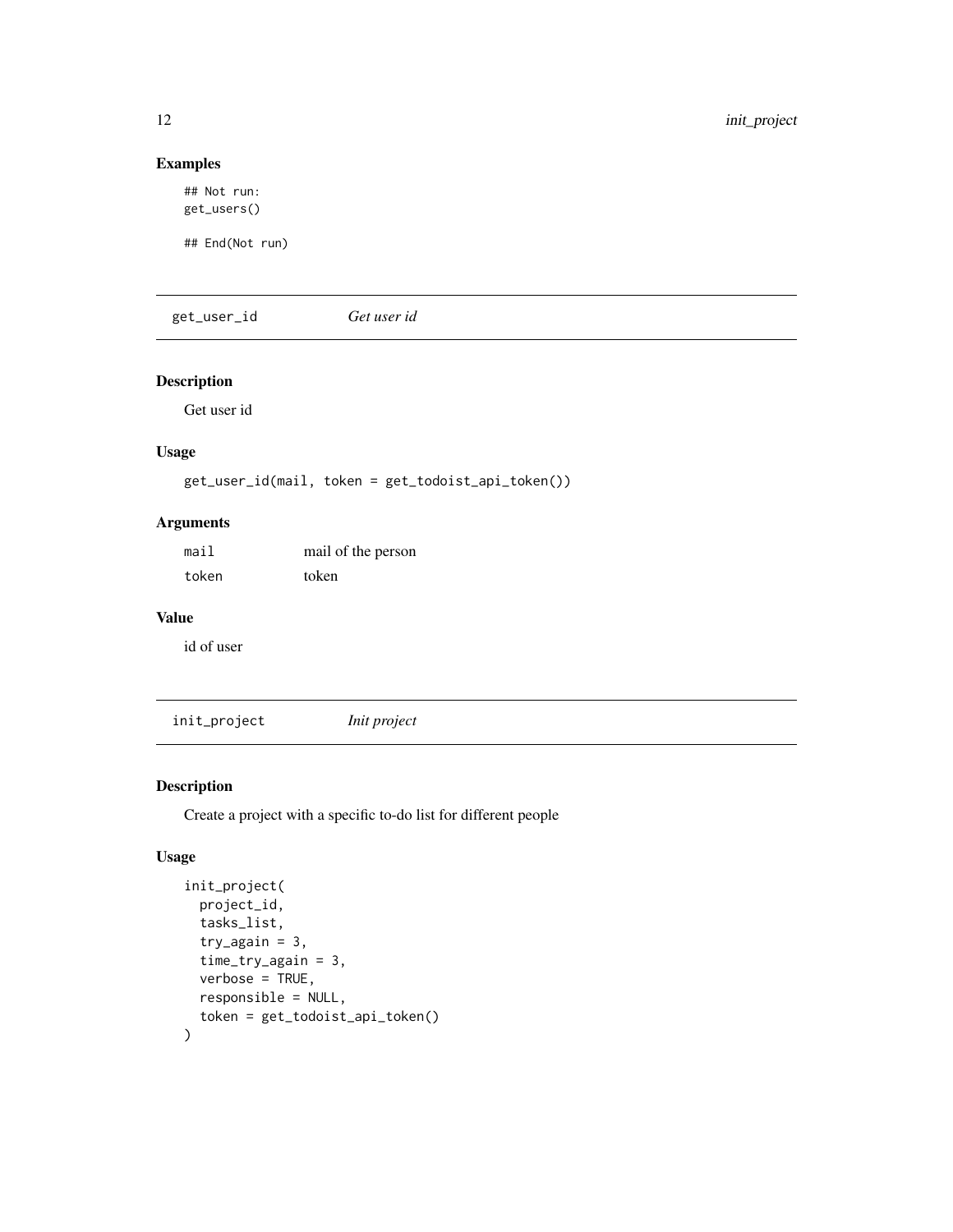```
init_presta(
 project_id,
 tasks_list = list("Reunions", "Proposition - Devis", "Gestion projet", "Code",
    "S'assurer d'avoir un nom de projet coherent avec Slack",
    "S'assigner et mettre des dates sur certaines taches pour pas les oublier",
    "Facturer", "Rediger la reference de la mission dans {reference}", "Paye"),
  try\_again = 3,
  time_try_again = 3,
  verbose = TRUE,
  responsible = NULL,
  token = get_todoist_api_token()
\lambdainit_presta_admin(
  project_id,
  tasks_list = list("Facturer", "Etre Pay\\u00E9"),
  try\_again = 3,
  time_try_again = 3,
 verbose = TRUE,
  responsible = NULL,
  token = get_todoist_api_token()
\lambdainit_presta_manager(
  project_id,
  tasks_list = list("Proposition - Devis", "Gestion projet",
    "S'assurer d'avoir un nom de projet coherent avec Slack",
    "S'assigner et mettre des dates sur certaines taches pour pas les oublier",
    "Rediger la reference de la mission dans {reference}"),
  try\_again = 3,
  time_{try\_again} = 3,
  verbose = TRUE,
  responsible = NULL,
  token = get_todoist_api_token()
\lambdainit_forma_formateur(
 project_id,
  tasks_list = list("f_S'assurer d'avoir logistique OK",
  "f_Cr\\u00E9er le contenu de la formation", "f_Imprimer des feuilles d'emargement",
    "f_S'assurer d'avoir son materiel complet", "f_Remplir notes de frais",
    "f_Scanner feuille d'emargement", "f_transferer feuille d'emargement"),
  try\_again = 3,
  time_try_again = 3,
  verbose = TRUE,
  responsible = NULL,
  token = get_todoist_api_token()
)
```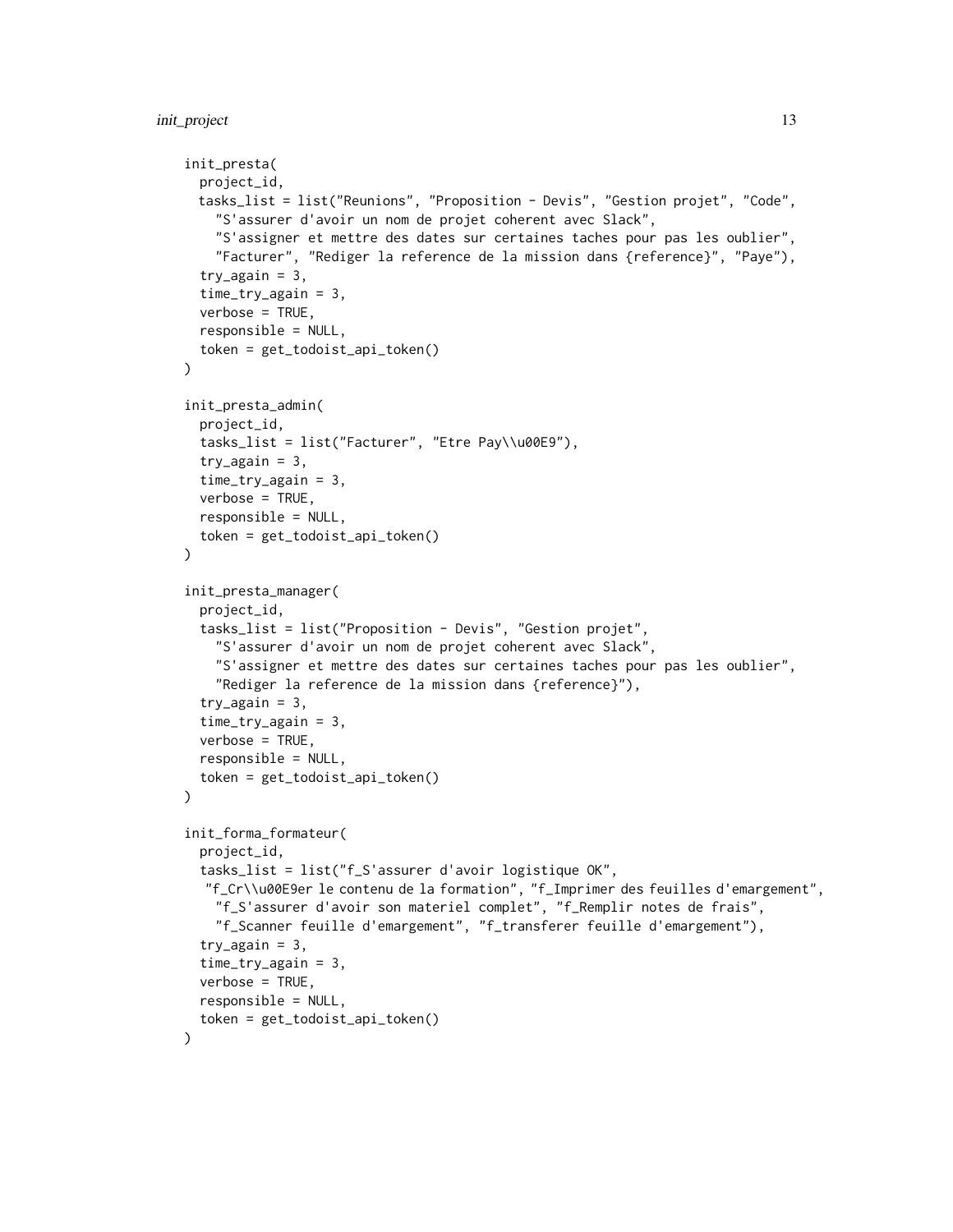```
init_forma_manager(
  project_id,
  tasks_list = list("Envoi du devis + contenu",
    "Assigner au formateur les taches du formateur", "Etre Pay\\u00E9"),
  try\_again = 3,
  time_try_again = 3,
  verbose = TRUE,
  responsible = NULL,
  token = get_todoist_api_token()
\mathcal{L}init_inter(
 project_id,
  tasks_list = list("S'assurer d'avoir un nom de projet coherent avec Slack",
    "S'assigner et mettre des dates sur certaines taches pour pas les oublier",
    "Envoyer les questionnaires", "Envoi du devis + contenu",
    "Envoi des conventions de formation", "Envoi des convocations",
    "Creer le contenu de la formation", "Reserver salle",
    "Envoi des liens d'installations", "Imprimer des feuilles d'emargement",
    "S'assurer d'avoir son materiel complet", "Reserver Resto",
    "Remplir ses notes de frais", "Scanner la feuille d'emargement",
    "Enregistrer son temps de formation dans Toggl",
    "Envoyer le questionnaire de satisfaction",
    "Envoyer questionnaire de satisfaction a froid", "Facturer", "Paye"),
  try\_again = 3,
  time_try_again = 3,
  verbose = TRUE,
  token = get_todoist_api_token()
\mathcal{L}init_forma_admin(
  project_id,
  tasks_list = list("recevoir nom/prenom et mail des stagiaires",
    "envoyer test de pr\\u00E9\\u00E9valuation",
    "mettre les echeances aux taches suivantes", "envoyer convention",
    "v\\u00E9rifier retour convention",
    "s'assurer que la logistique du formateur est OK",
    "envoyer convocation aux stagiaires", "upload feuille emmargement",
  "envoyer facture", "verifier que la facture est bien dans le bon projet axonaut",
    "envoyer attestation", "envoyer evaluation a chaud",
    "plannifier l'evaluation a froid", "verifie retour eval a cahud",
    "verifie retour eval \\u00E0 froid",
    "mail retour de qualit\\u00E9 + audt besoin"),
  try\_again = 3,
  time_try_again = 3,
  verbose = TRUE,
  responsible = NULL,
```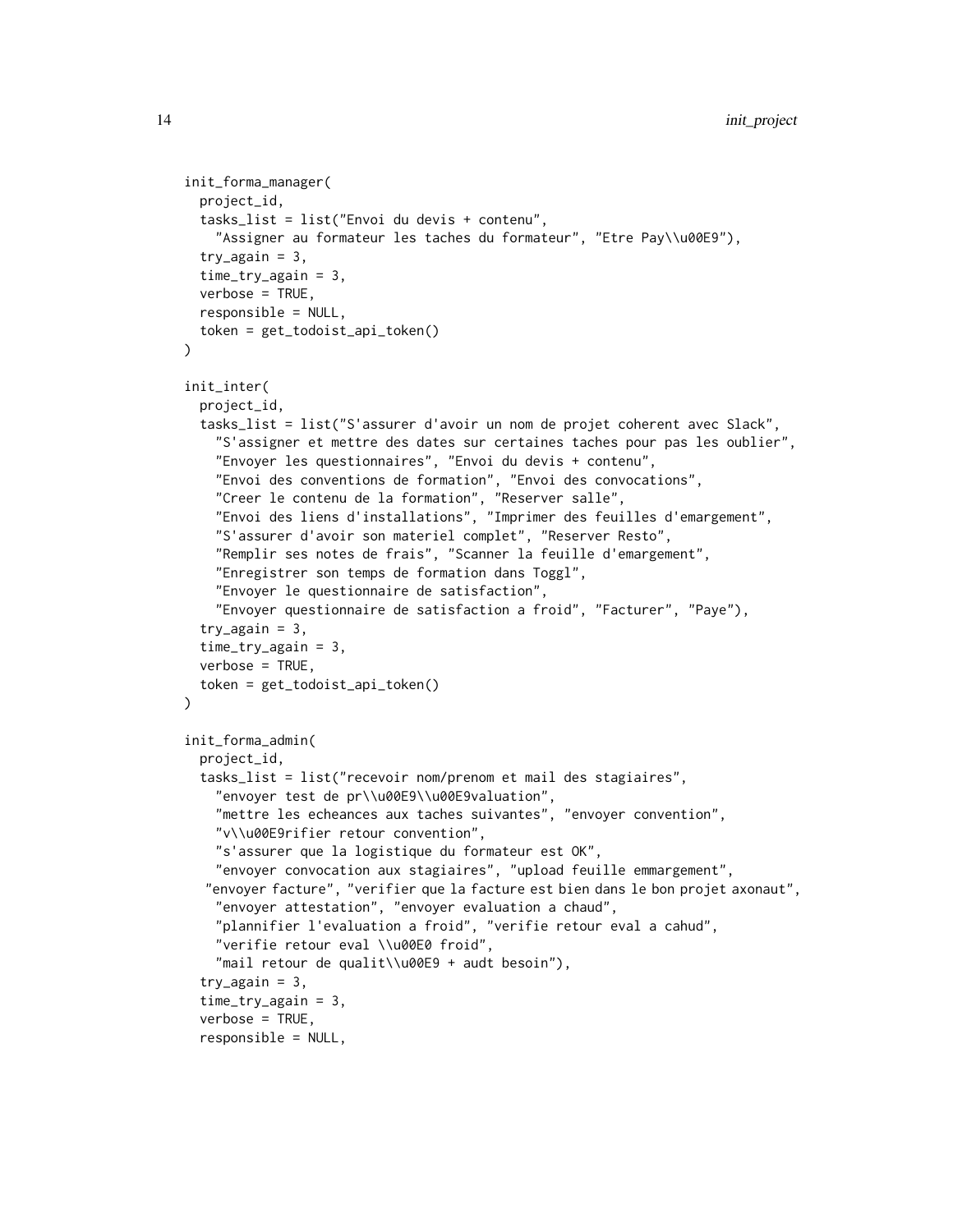```
token = get_todoist_api_token()
\mathcal{L}
```
#### Arguments

| project_id                     | id of project              |
|--------------------------------|----------------------------|
| tasks list                     | lists of tasks             |
| try_again                      | try again the http request |
| time_try_again number of tries |                            |
| verbose                        | make the function verbose  |
| responsible                    | add people in project      |
| token                          | token                      |

#### Value

id of project (character vector)

<span id="page-14-1"></span>open\_todoist\_website\_profile *Open todoist website*

#### Description

Open todoist website

#### Usage

```
open_todoist_website_profile(verbose = TRUE)
```
#### Arguments

verbose make it talk

#### Value

open integration webpage from todoist website

#### Examples

open\_todoist\_website\_profile()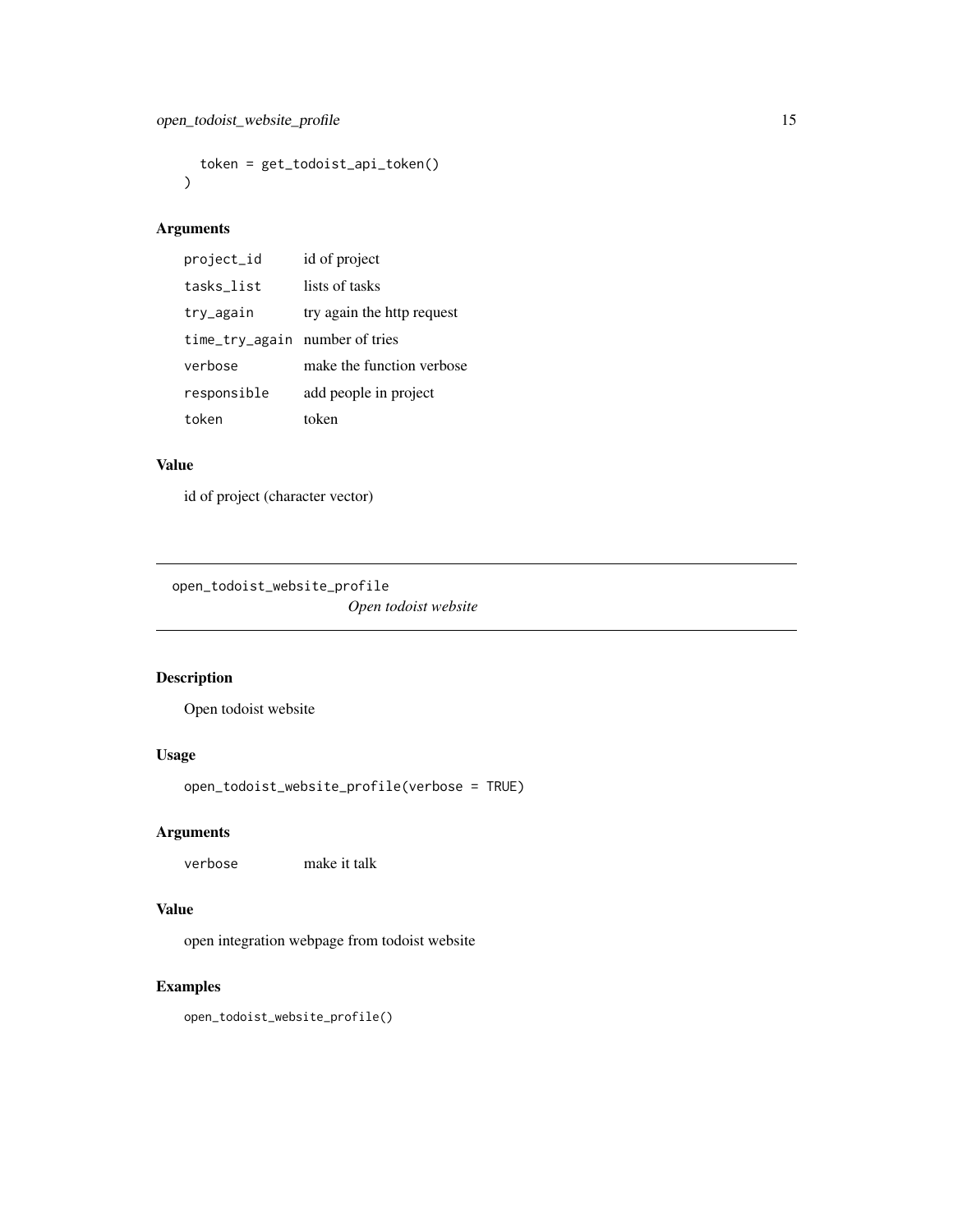<span id="page-15-0"></span>random\_key *Random key*

#### Description

Random key

#### Usage

random\_key()

#### Value

key

random key generate with digest

set\_todoist\_api\_token *Set todoist API token*

#### Description

This function use keyring to store your token from your todoist profile. To find your token from todoist website, use [open\\_todoist\\_website\\_profile](#page-14-1)

#### Usage

set\_todoist\_api\_token(token)

#### Arguments

token todoist API token

#### Value

token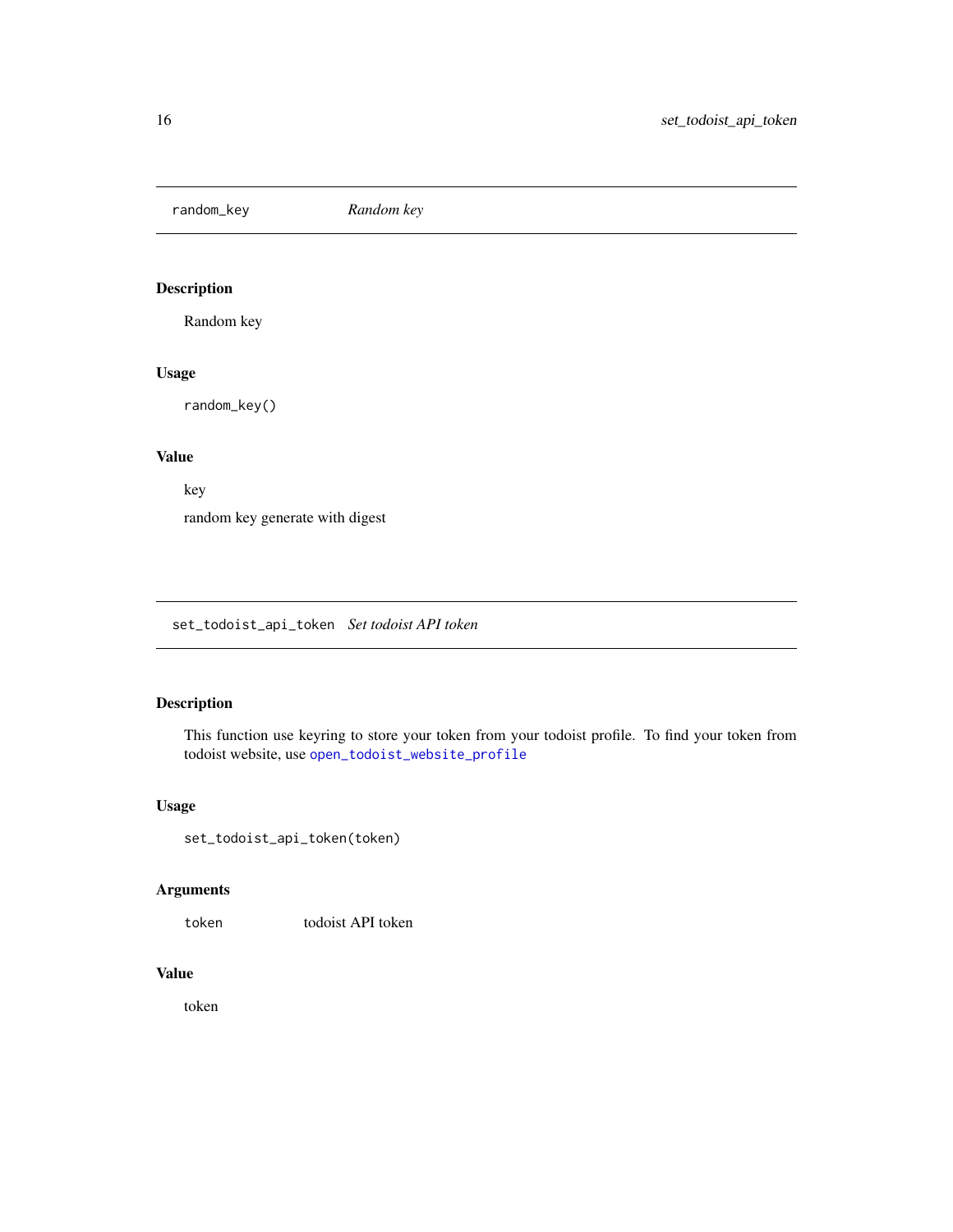<span id="page-16-0"></span>update\_todoist\_api\_token

*Update Todoist Api Token*

### Description

Remove the old token and register a new one.

#### Usage

update\_todoist\_api\_token()

#### Value

nothing, storing your token